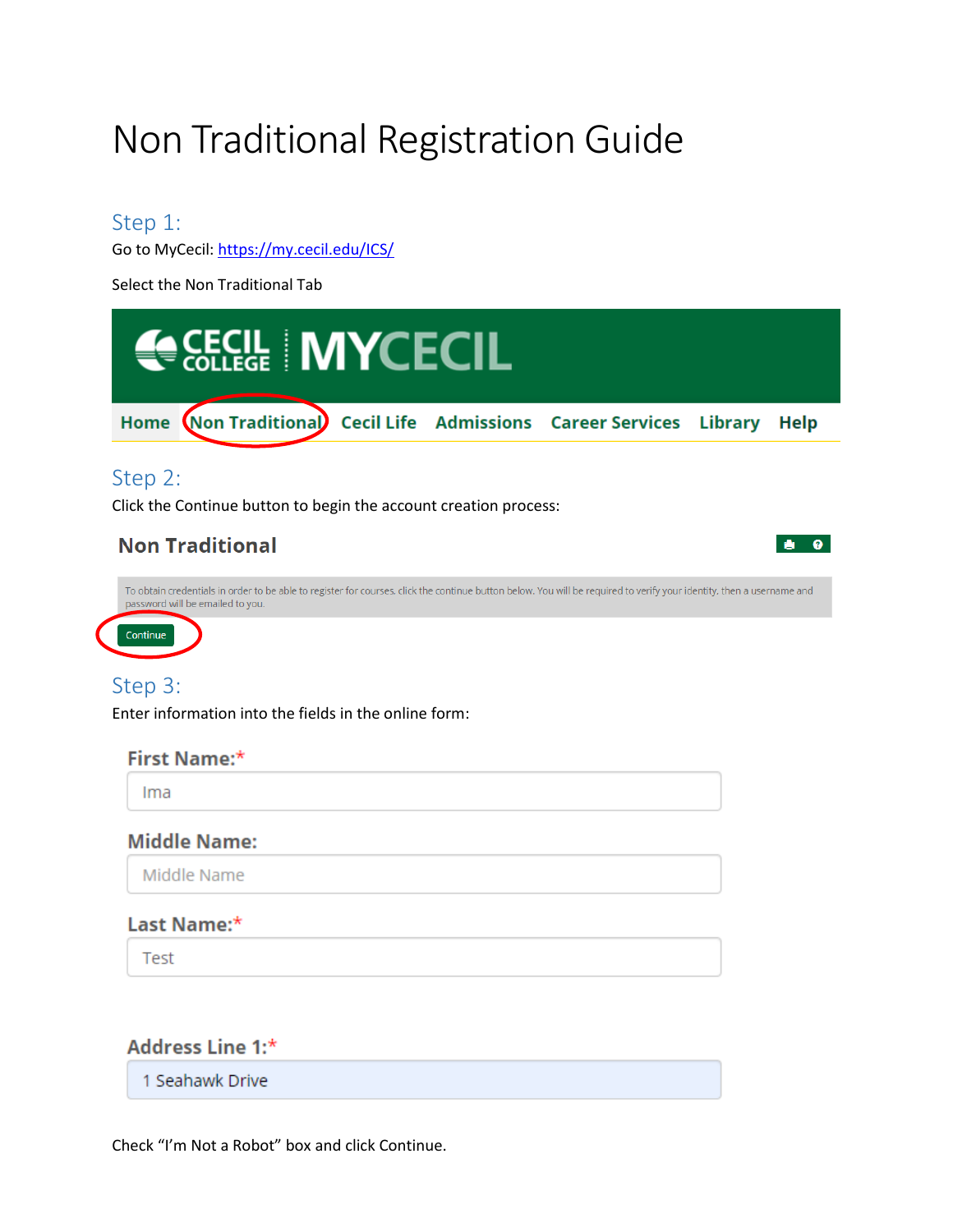

## Step 4:

Credentials will be sent to the email address entered on the form above from [helpdesk@cecil.edu](mailto:helpdesk@cecil.edu)

Username: Test64573 Password: 01011975-C

**Note: You must wait 5 minutes prior to logging in to MyCecil.**

# Step 5:

Go to MyCecil test[: http://jzcec-jicstest.cecilcc.edu/ics](http://jzcec-jicstest.cecilcc.edu/ics)

Enter Username/Password and click Login

| 호 | Test64573 | عالم<br>* | <br>Login |
|---|-----------|-----------|-----------|
|   |           |           |           |

# Step 6:

Navigate to the Non Traditional Tab

The Add/Drop Portlet will appear for a variety of course search options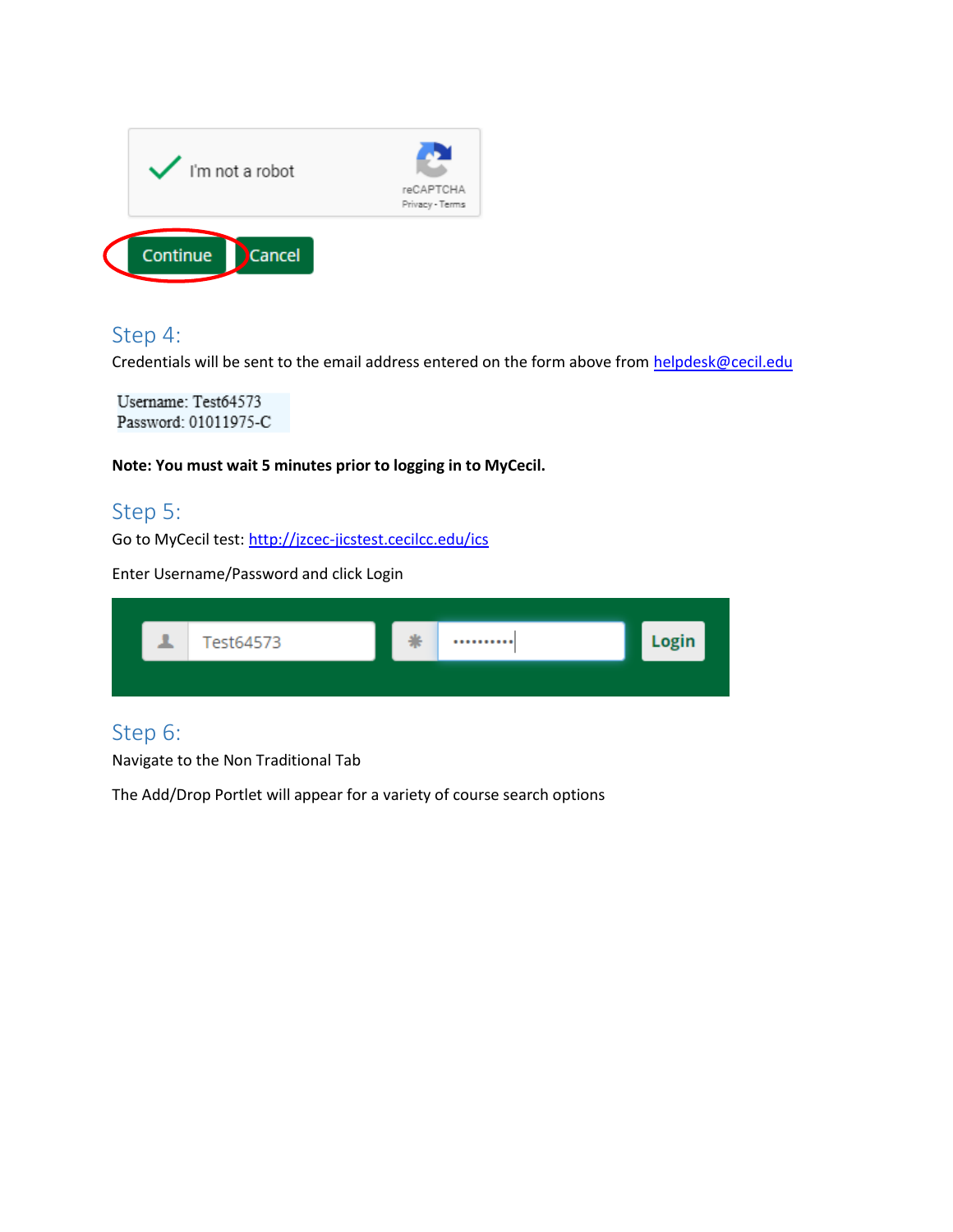## **Add/Drop**

| Term: | Fall Non-Credit 2020 v             |
|-------|------------------------------------|
|       | Add Period Open / Drop Period Open |
|       |                                    |

|  |                                 | Add by Course Code   Add by Reference #   Course Search |
|--|---------------------------------|---------------------------------------------------------|
|  | Title: Begins With $\mathbf{v}$ |                                                         |
|  |                                 | Term: Fall Non-Credit 2020 $\blacktriangledown$         |
|  |                                 | Search   More Search Options                            |

Search Options:

- All-encompassing Click Search button
- Narrow:
	- $\circ$  Title = Begins With (ex. Bracelet)
	- $\circ$  Title = Ends With (ex. Lesson)
	- o Title Exact Match (ex. Spanish I)
	- $\circ$  Title = Contains (ex. Jar)
	- o Click More Search Options to use a combination

# Step 7:

Once the search results appear a check box is available next to each course. Each course may be viewed for course details.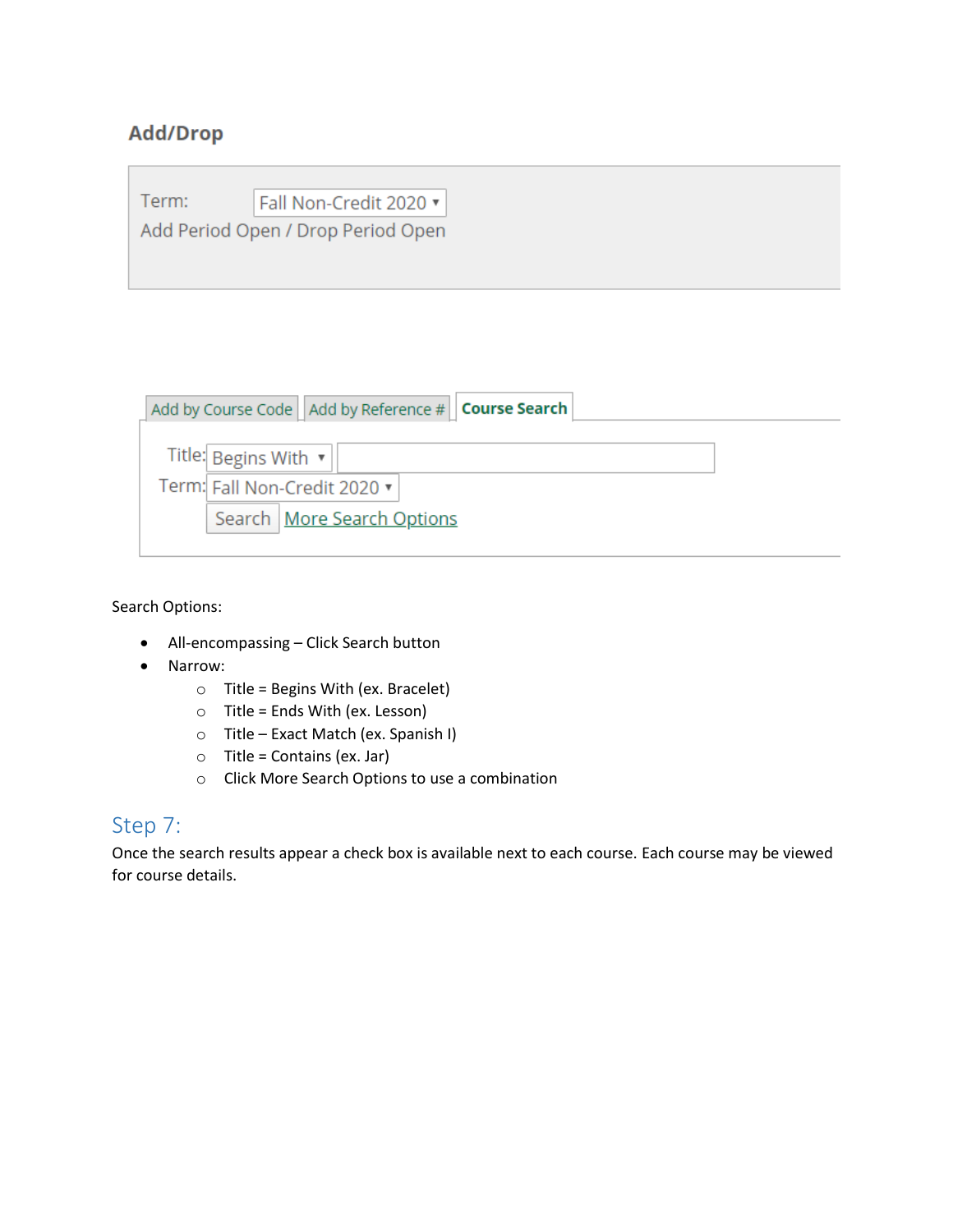#### **Course Details**

| <b>JAR MAGIC (GWE 165 01)</b><br>Instructor(s): MILLER, RAINA $\bigoplus_{i\in\mathbb{Z}}\mathbb{R}$ |                         | Add this course | <b>Back</b> |
|------------------------------------------------------------------------------------------------------|-------------------------|-----------------|-------------|
| Fall Non-Credit 2020, Non-Credit Division                                                            | 2.00 Credit(s)          |                 |             |
| Dept: GWE                                                                                            | Clock Hours: 0.00       |                 |             |
| Status: Open (16 out of 16 seats)                                                                    | Reference Number: 64377 |                 |             |

Note: No note is available for this course.

| <b>Course Schedules</b> |                         |                                                |  |  |  |  |  |
|-------------------------|-------------------------|------------------------------------------------|--|--|--|--|--|
| Day & Time              | Date(s)                 | ocation                                        |  |  |  |  |  |
| S 12:30 PM-2:30 PM      | 10/24/2020 - 10/24/2020 | Elkton Station, Elkton Station Building, 21920 |  |  |  |  |  |

#### Course Description

Almost every culture has a version of jar magic, which uses jars to combine various ingredients to dispell negativity, protect, and manifest goals. Learn how, and what, can be used to make a jar for your personal needs. All courses in the Department, Non-Credit Division Division

| <b>Cross-listed Courses</b> |             |         |    |                                       |  |  |  |  |  |
|-----------------------------|-------------|---------|----|---------------------------------------|--|--|--|--|--|
| <b>Course</b>               | <b>Type</b> | Title   |    | <b>Capacity Enrollment Waitlisted</b> |  |  |  |  |  |
| GWE 165 01 Parent JAR MAGIC |             |         | 16 |                                       |  |  |  |  |  |
|                             |             | Totals: | 16 |                                       |  |  |  |  |  |

To add a course (register) simply check the box next to the course then click the Add Courses button at the bottom of that search page.

|     | <b>Search Results</b> |                |             |                               |                             |            |                                                                                                               |  |                |                   |                                                        |                      |                |                            |
|-----|-----------------------|----------------|-------------|-------------------------------|-----------------------------|------------|---------------------------------------------------------------------------------------------------------------|--|----------------|-------------------|--------------------------------------------------------|----------------------|----------------|----------------------------|
|     | <b>Search Again</b>   |                |             | Term: Fall Non-Credit 2020 ▼  |                             |            | Search                                                                                                        |  |                |                   | Other previously selected search criteria still apply. |                      |                |                            |
| Add | <b>Textbooks</b>      | Course code    | <b>Name</b> | <b>Faculty</b>                | <b>Seats</b><br><b>Open</b> |            | <b>Status Schedule</b>                                                                                        |  | <b>Credits</b> | <b>Begin Date</b> | <b>End Date</b>                                        | <b>Course</b><br>Fee | <b>Tuition</b> | <b>Other</b><br><b>Fee</b> |
| ✔   |                       | GWE 165 01 JAR |             | MILLER,<br><b>MAGIC RAINA</b> |                             | 16/16 Open | S 12:30 PM-2:30<br>PM; Elkton<br>Station, Elkton<br>Station<br>Building,<br>Classroom -<br>(Rooms<br>219/220) |  | 2.00           |                   | 10/24/2020 10/24/2020                                  | 25.00                | 4.00           | 0.00                       |
|     | Add Courses           |                |             |                               |                             |            |                                                                                                               |  |                |                   |                                                        |                      |                |                            |

### Step 8:

You will navigate automatically to a confirmation page which provides a list of courses you are registered for and payment information.